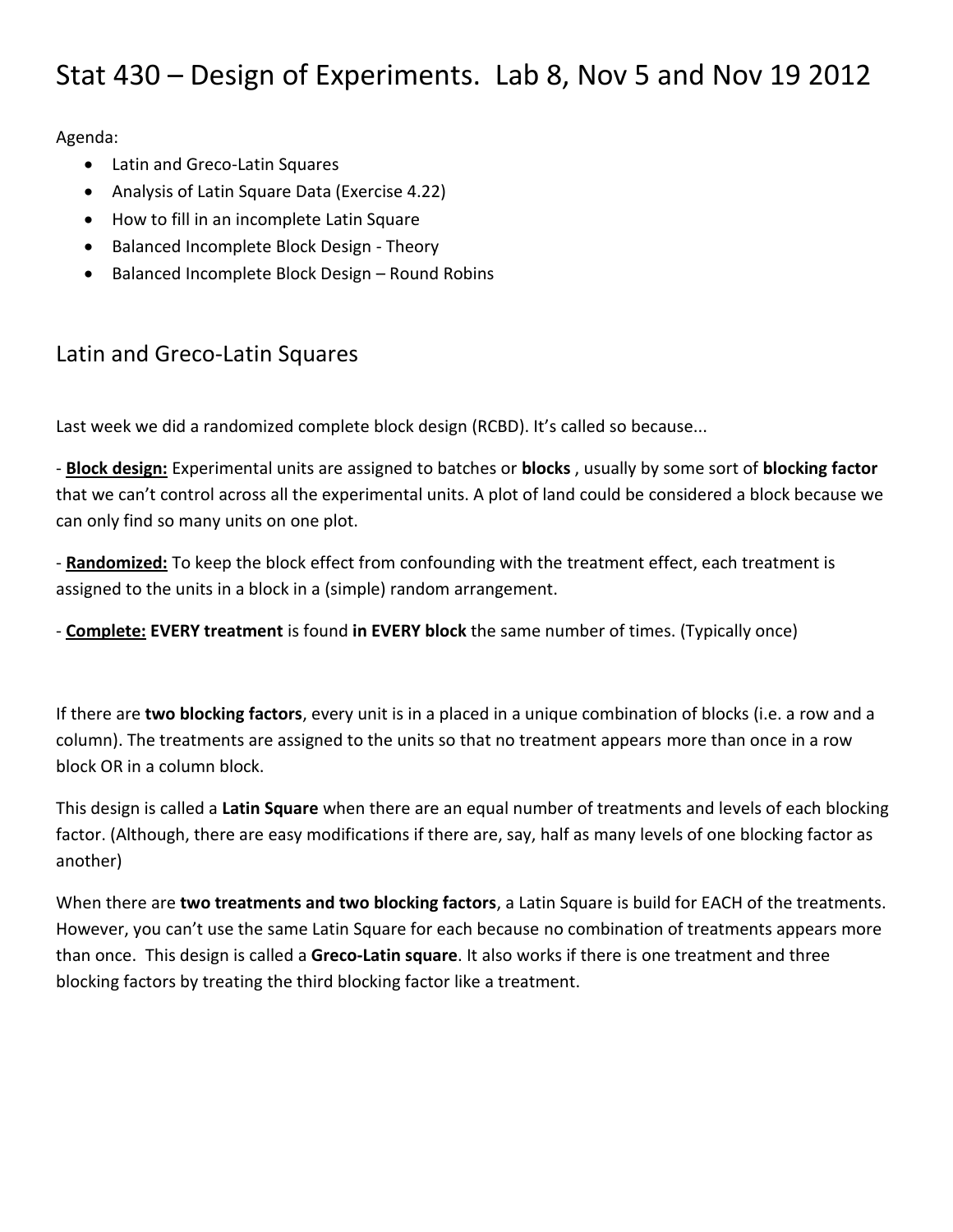## Analysis of Latin Square Data (Exercise 4.22)

Consider the following data from Exercise 4.22 ( $8<sup>th</sup>$  Hardcover). We have 4 methods of assembling a device we want to test (Method = Treatment). We're going to see how long each method takes with each of 4 workers (Worker = Block). Also, since workers might tire or get more practiced, they might slow down or speed up near the end. Therefore the order that each worker tries a method also matters (Order = Block).

| Order           |   |   | Worker |   | Order             |    |    | Worker |    |
|-----------------|---|---|--------|---|-------------------|----|----|--------|----|
|                 |   |   |        |   |                   |    |    | 3      |    |
| 1 <sup>st</sup> |   | D | А      | B | $\mathbf{I}$ st   | 10 | 14 |        | 8  |
| 2 <sup>nd</sup> | В |   |        | А | 2 <sup>nd</sup>   |    | 18 | 11     | 8  |
| $2^{\text{rd}}$ | А | В |        |   | $2^{\text{rd}}$   | 5  |    |        | 9  |
| $4^{\text{th}}$ | D | А | В      |   | $4^{\mathsf{th}}$ | 10 |    |        | 14 |
|                 |   |   |        |   |                   |    |    |        |    |

The treatments are assigned in a Latin Square (left) and the time to assemble (right) are below:

Which is entered into R with the following code:

```
time = c(10, 14, 7, 8, 7, 18, 11, 8, 5, 10, 11, 9, 10, 10, 12, 14)method = c("C","D","A","B","B","C","D","A","A","B","C","D","D","A","B","C")
order = as.factor( rep(1:4,4))worker = as.factor(rep(1:4,each=4))data422 = data.frame(time,method,order,worker)
```
As we did in [Lab 7,](http://www.sfu.ca/~jackd/Stat430/Lab07_Notes.pdf) to include an additional factor, just add it to the linear model.

```
mod = lm(time \sim method + order + worker, data=data422)anova(mod)
```
Notice that EACH of the blocking factors takes up (p-1) degrees of freedom. For this reason you can't do an ANOVA on a 2x2 Latin Square unless it's replicated. For such a case see crossover design on p. 165. At the moment we're treating the treatment and blocking factors as if their effects are additive. i.e. There are no interaction or multiplicative effects that we're missing.

One graphical method to check this assumption is the interaction plot. We can use it to check for an interaction between the treatment of method, and the block of worker. If the line segments are not approximately parallel, the effects may be non-additive or an effect is missing.

```
interaction.plot( data422$method, data422$worker, data422$time)
```

```
We can also check for non-additivity for method vs. order, and order vs. worker. 
interaction.plot( data422$method, data422$order, data422$time) 
interaction.plot( data422$order, data422$worker, data422$time)
```
There is non-additivity in all cases, however:

1. We have three factors and interaction plots can only handle two.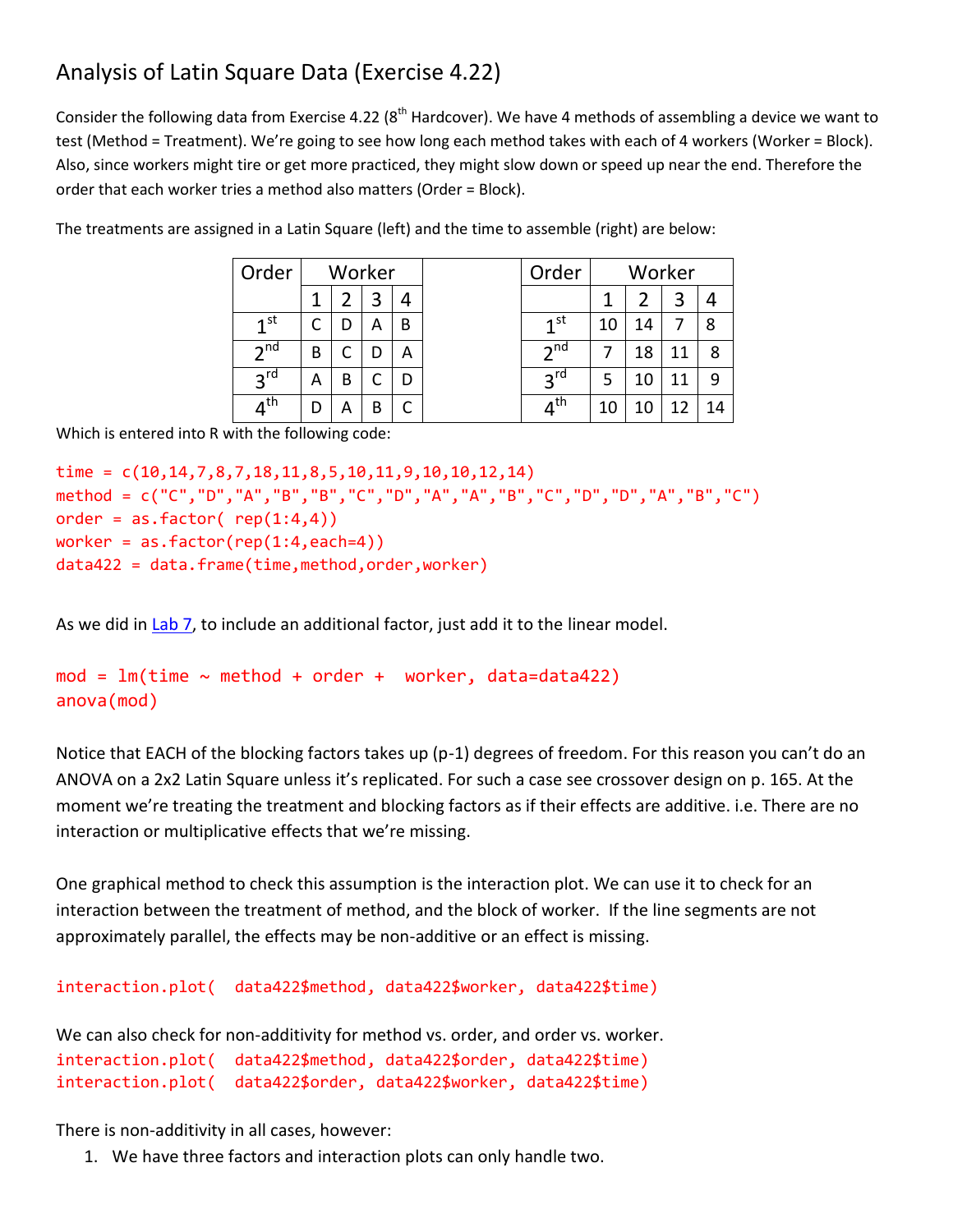2. We're comparing four sets of line segments in each picture. Crossovers and other non-parallel behaviour will happen by random chance (effectively we're doing multiple testing).

A solution to both problems comes from the Tukey Nonadditivity Test, in the alr3 package. Which is formal rather than graphic.

```
library(alr3)
tukey.nonadd.test(mod) # mod is a linear model
```
#### Filling in an incomplete Latin Square

| A | B | С | D | E |
|---|---|---|---|---|
| B | C | D |   |   |
| C |   |   |   |   |
| D |   |   |   |   |
|   |   |   |   |   |

General strategy / algorithm:

1. Find the most complete row or column and fill that in. Often there's only one possible treatment for a spot.

| A | 'B           | C   D | E |  |  | $A \mid B \mid C \mid D \mid E$ |  | A |  | B C D E |         |
|---|--------------|-------|---|--|--|---------------------------------|--|---|--|---------|---------|
| B | $\mathsf{C}$ | D     |   |  |  | B   C   D   E   A               |  | B |  |         | C D E A |
|   |              |       |   |  |  |                                 |  |   |  |         |         |
|   |              |       |   |  |  |                                 |  |   |  |         |         |
|   |              |       |   |  |  |                                 |  |   |  |         |         |

2. When there is no deterministic way solve a spot, choose from the ones that would work and continue from there.

|   |                       |  |  | А | B | ⌒ | D |  |
|---|-----------------------|--|--|---|---|---|---|--|
| В |                       |  |  | B |   |   |   |  |
|   | $C \mid A, D,$ or $E$ |  |  |   | н |   |   |  |
|   |                       |  |  |   | F |   |   |  |
|   |                       |  |  | ⊢ |   |   |   |  |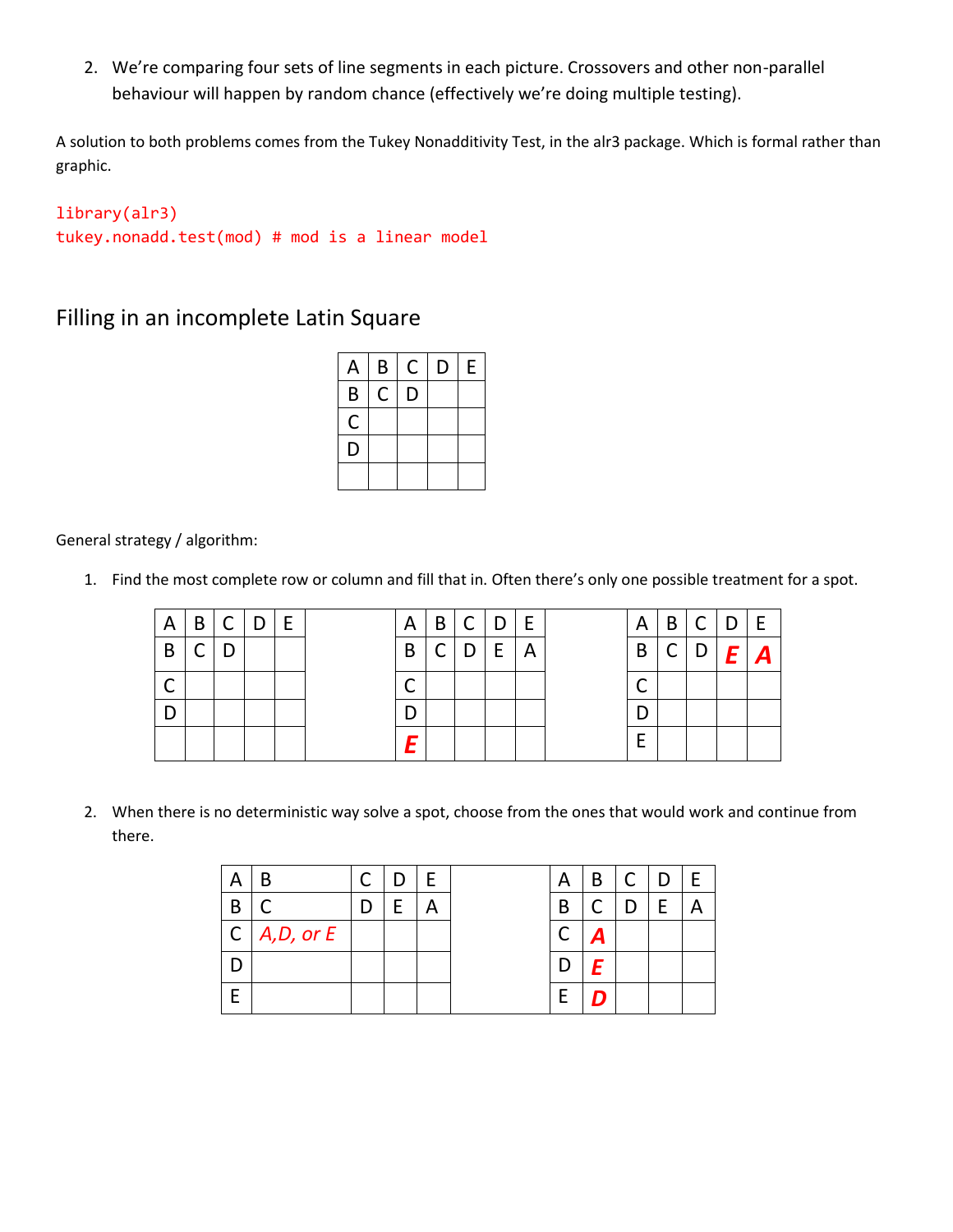3. Remember that every letter appears in every column and row once. That's why the middle square in this case must be a E, otherwise there would be nowhere legal to put the E.

| $\mathsf{A}$ | B |       | D | E | A | B       | С | D | E | Α | В | C | D | E            |
|--------------|---|-------|---|---|---|---------|---|---|---|---|---|---|---|--------------|
| B            |   |       | F | 宀 | B |         |   |   | Α | B |   |   | E | $\mathsf{A}$ |
|              | A |       |   |   |   | Α       |   |   |   |   | A | E | B | D            |
| D            |   | Not E |   |   | D | ┍<br>E. | B |   |   |   | F | B |   |              |
| E            |   | Not E |   |   | E |         | д |   |   | E |   | Α |   |              |

| A            | B | С | $\mathsf{D}$ | E |
|--------------|---|---|--------------|---|
| B            | C | D | E            |   |
| $\mathsf{C}$ | А | E |              |   |
| $\mathsf D$  | E | B |              |   |
| E            | D | А |              |   |

| А | B | С | D                | E |
|---|---|---|------------------|---|
| B | Ć | D | $\mathsf E$      | А |
| Ć | А | E | $\boldsymbol{B}$ | D |
| D | E | B |                  |   |
| E | D | А |                  |   |

|              |             | A   B   C   D   E |  | A I |                   | B C D E         |  |
|--------------|-------------|-------------------|--|-----|-------------------|-----------------|--|
| $\mathsf{B}$ |             | $C$ $D$ $E$ $A$   |  | B   |                   | $C$ $D$ $E$ $A$ |  |
|              |             | C   A   E   B   D |  |     | C   A   E   B   D |                 |  |
|              |             | D   E   B   A   C |  | D   |                   | E   B   A       |  |
|              | $E$ $D$ $A$ |                   |  |     | E   D   A   C   B |                 |  |

### Balanced Incomplete Block Design – Theory

A BIBD is like an RCBD, but without the completeness requirement. BIBDs are used in situations where the blocks are not large enough to put one of each treatment into a block. However, they're designed in such a way that every treatment appears in the same number of blocks and every PAIR of treatments appear in the same number of blocks.

Rules for a BIBD:

- There is only one treatment factor and one blocking factor.
- There are *b* blocks.
- Every block has one unit each of  $\boldsymbol{k}$  levels of treatments (block size = k).
- There are *a* treatments in total
- Each treatment occurs *r* times.

And...

Each pair of treatments appears in *λ* blocks.

Some key equations: r  $\frac{(x+1)}{a-1}$  and

Where N is the total number of experimental or sampling units.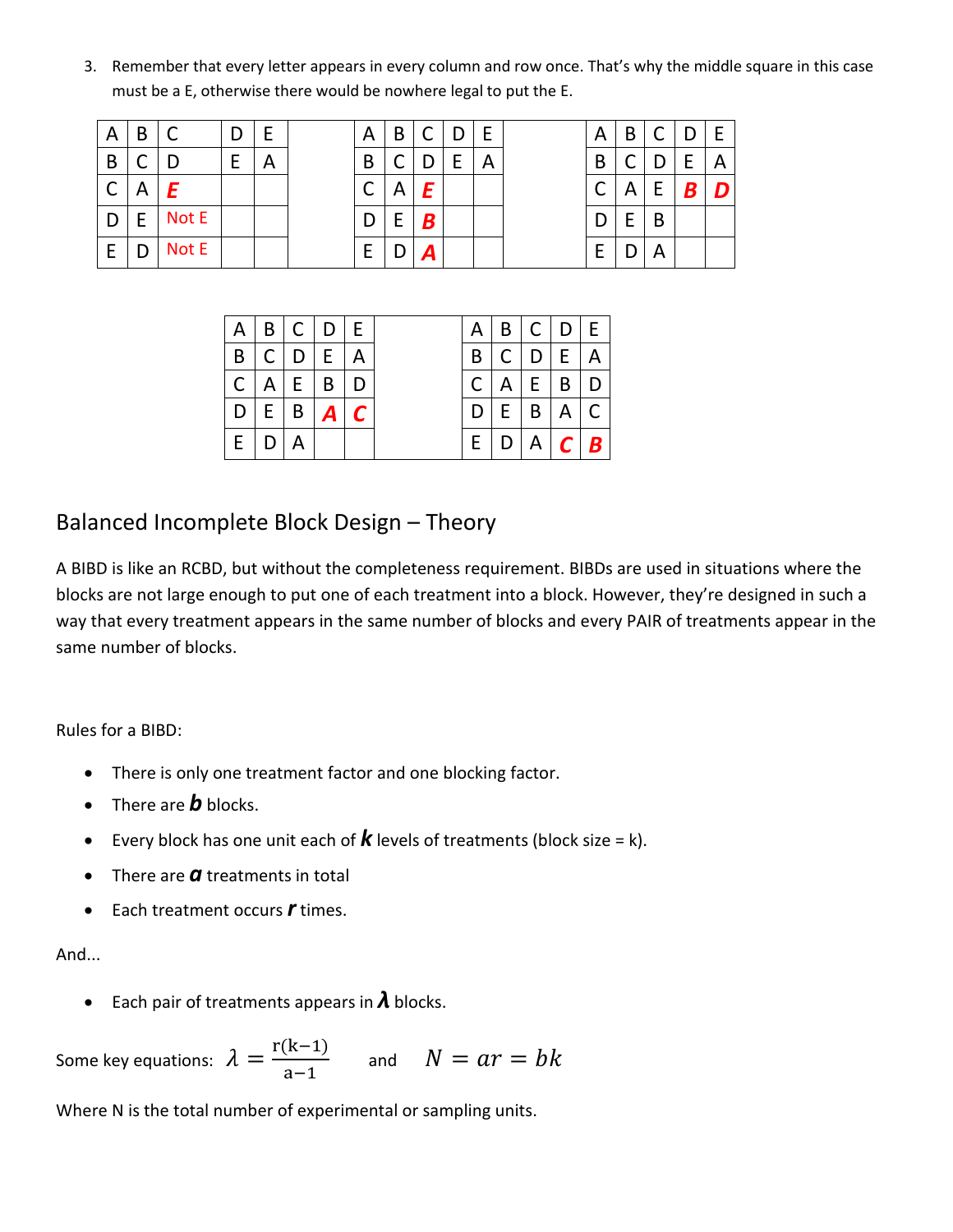BIBDs have some design challenges similar to those of Latin Squares. You can't just make blocks haphazardly. For example, it's impossible to make a BIBD for an experiment with a = 6 treatment levels each which appears in  $r = 4$  blocks because...

 $N = ar = 24$ , so bk = 24.

You need at least b=4 blocks because each treatment appears in r=4 blocks, and N is an integer, so b = 6, 12, or 24, and k = 4, 2, or 1 respectively. None of the possible k values produce a  $\lambda$  which is an integer, so no BIBD can be constructed from these parameters. There are other restrictions besides making sure all the values of a,b,k,r, and  $\lambda$  are whole numbers, but they're usually covered in a course in applied abstract algebra.

A BIBD with a=b=7 and k=r=3 and  $\lambda$  =1 can be constructed by taking three rows of a standard 7x7 Latin Square as long as those rows aren't consecutive. (example: The  $1^{st}$ , $2^{nd}$ , and  $4^{th}$  rows work; the  $1^{st}$ , $2^{nd}$ ,and  $3^{rd}$  don't)

Aside from their construction, there is another complication: The means of treatments aren't directly comparable because they don't appear in the same set of blocks. To analyze the results of a BIBD we need adjusted treatment means and an adjusted SS<sub>treatment</sub> . <u>Q<sub>i</sub> is the adjusted treatment total</u> and

$$
SS_{\text{treatment(adj.)}} = \frac{\sum_{i=1}^{a} Q_i^2}{\lambda a}
$$

$$
Q_i = y_{i.} - \frac{1}{k} \sum_{j=1}^{b} n_{ij} y_{.j}
$$

Where nij is the number of treatments i are in block j. There is also an adjustment for block totals, but for ANOVA you only need to adjust for treatment totals OR block totals, but NOT both. All formulae on Page 169- 171.

#### Balanced Incomplete Block Design Example – Round Robin Hockey

Consider the results from a pool of teams at the 2010 World Juniors Hockey Tournament\*\*.

| Team    |  | Game 1   Game 2   Game 3   Game 4   Game 5   Game 6   Game 7   Game 8   Game 9 |  |    |  | Game 10 |
|---------|--|--------------------------------------------------------------------------------|--|----|--|---------|
| Sweden  |  |                                                                                |  |    |  |         |
| Canada  |  |                                                                                |  | 10 |  |         |
| Russia  |  |                                                                                |  |    |  |         |
| $C.R.*$ |  |                                                                                |  |    |  |         |
| Norway  |  |                                                                                |  |    |  |         |

\*Stands for Czech Republic

\*\* 2010 IIHF World U20 Juniors, to be exact.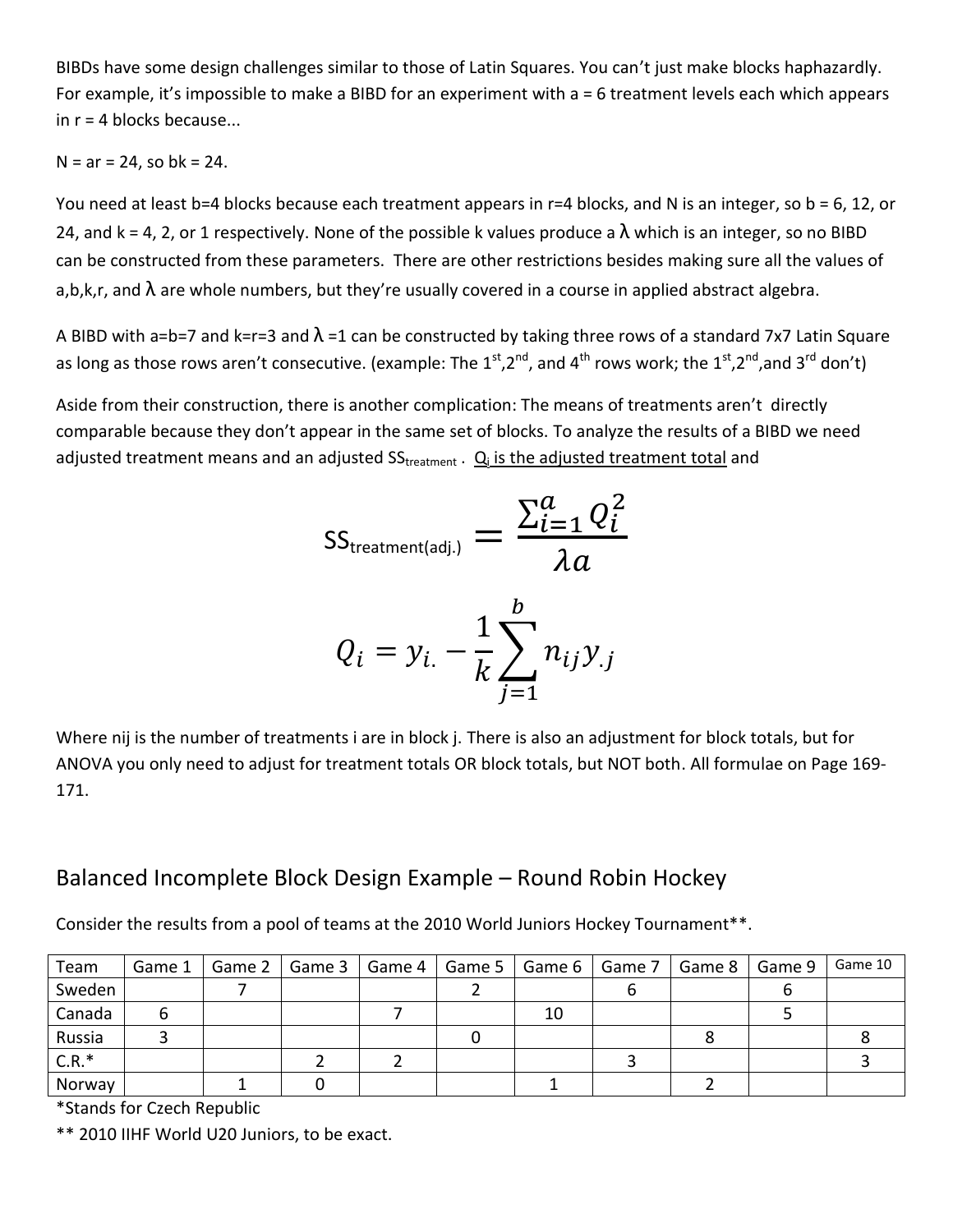First, some definitions: A sample unit is a Team`s Score A treatment is a Team A block is a Game

Next, find the design parameters (not to be confused with the distribution parameters): Number of treatments (teams), a = 5 Number of blocks (games), b = 10 Size of a block (teams/game),  $k = 2$ Blocks for each treatment (games/team),  $r = 4$ 

There are  $N = ar = bk = 20$  scores recorded. Each pair of teams is in  $\lambda = r(k-1)/(a-1) = 4(2-1)/(5-1) = 1$  game together.

Null hypothesis to test: All the team's mean scores are the same. Solution: Do an ANOVA with adjusted treatment totals.

```
Put the data into R
team = 
c("B_Canada","C_Russia","A_Sweden","E_Norway","D_CzechRepub","E_Norway","B_Canada
","D_CzechRepub","A_Sweden","C_Russia","B_Canada","E_Norway","A_Sweden","D_CzechR
epub","C_Russia","E_Norway","A_Sweden","B_Canada","C_Russia","D_CzechRepub")
goals = c(6,3,7,1,2,0,7,2,2,0,10,1,6,3,8,2,6,5,8,3)game = as.factor(rep(1:10, each=2))hockey = data-frame(game, team, goals)
```
Input the basics and design parameters

```
y = hockey$goals
trt = hockey$team
blk = hockey$gamek = 2lambda = 1a = 5
```

```
Get the SS.Total and SS.Blocks the usual way
SS.total = sum ( (y - mean(y))^2)
```

```
y.j = as.numeric(by(y,blk,sum))
SS.blocks = 1/k * sum(y.j^2) - sum(y)^2/length(y)
```